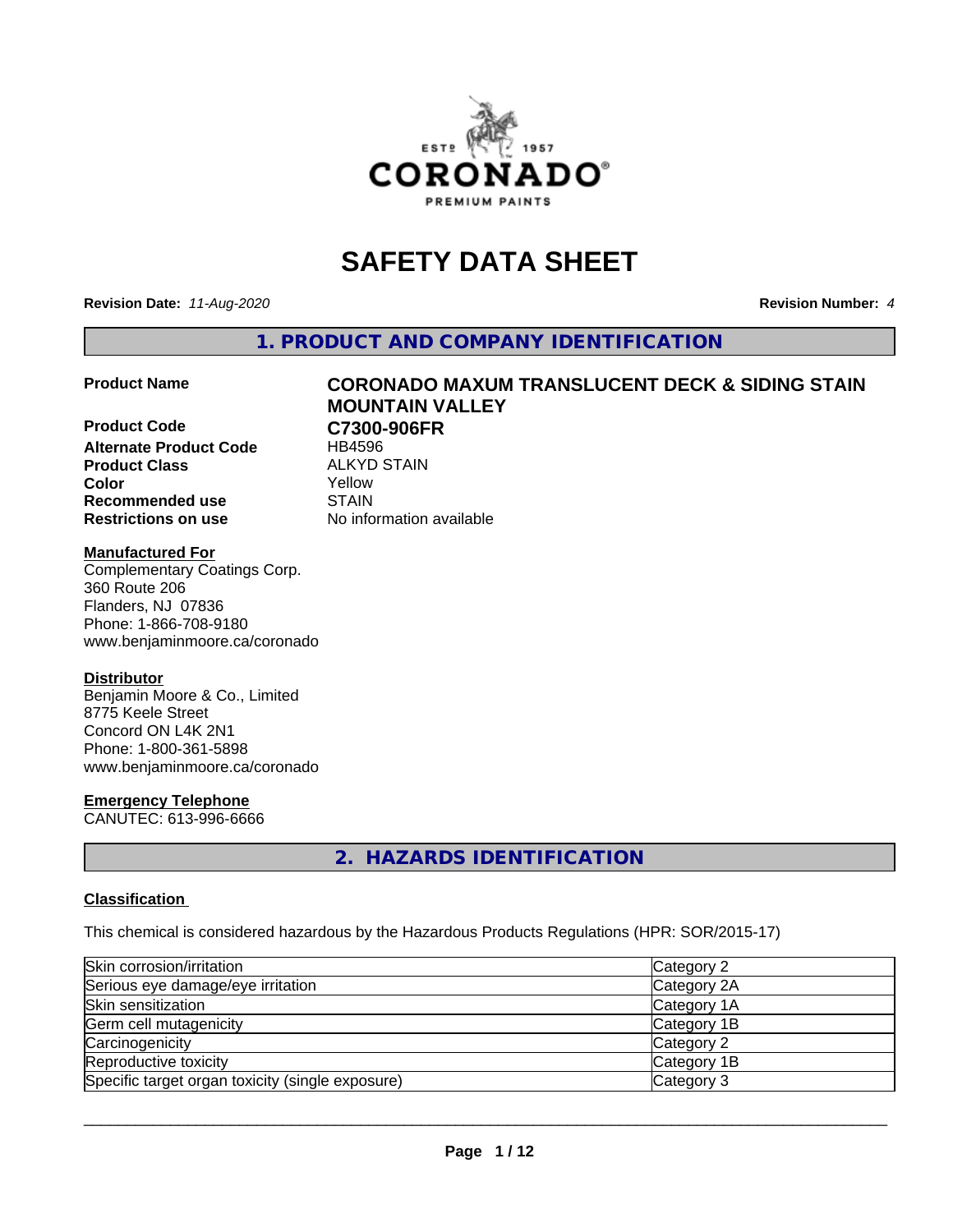| Specific target organ toxicity (repeated exposure) | <b>ICategory</b> |
|----------------------------------------------------|------------------|
| Aspiration toxicity                                | <b>Category</b>  |
| Flammable liquids                                  | Category 3       |
| Physical hazard not otherwise classified           | Category         |

#### **Label elements**

#### **Danger**

#### **Hazard statements**

Causes skin irritation Causes serious eye irritation May cause an allergic skin reaction May cause genetic defects Suspected of causing cancer May damage fertility or the unborn child May cause respiratory irritation Causes damage to organs through prolonged or repeated exposure May be fatal if swallowed and enters airways Flammable liquid and vapor Risk of spontaneous combustion



**Appearance** liquid **Odor** solvent

### **Precautionary Statements - Prevention**

Obtain special instructions before use Do not handle until all safety precautions have been read and understood Use personal protective equipment as required Wash face, hands and any exposed skin thoroughly after handling Contaminated work clothing should not be allowed out of the workplace Do not breathe dust/fume/gas/mist/vapors/spray Do not eat, drink or smoke when using this product Use only outdoors or in a well-ventilated area Keep away from heat, hot surfaces, sparks, open flames and other ignition sources. No smoking Keep container tightly closed Ground/bond container and receiving equipment Use explosion-proof electrical/ventilating/lighting/equipment Use only non-sparking tools Take precautionary measures against static discharge Keep cool Wear protective gloves/protective clothing/eye protection/face protection Immediately after use, place rags, steel wool or waste used with this product in a sealed water-filled metal container or lay flat to dry.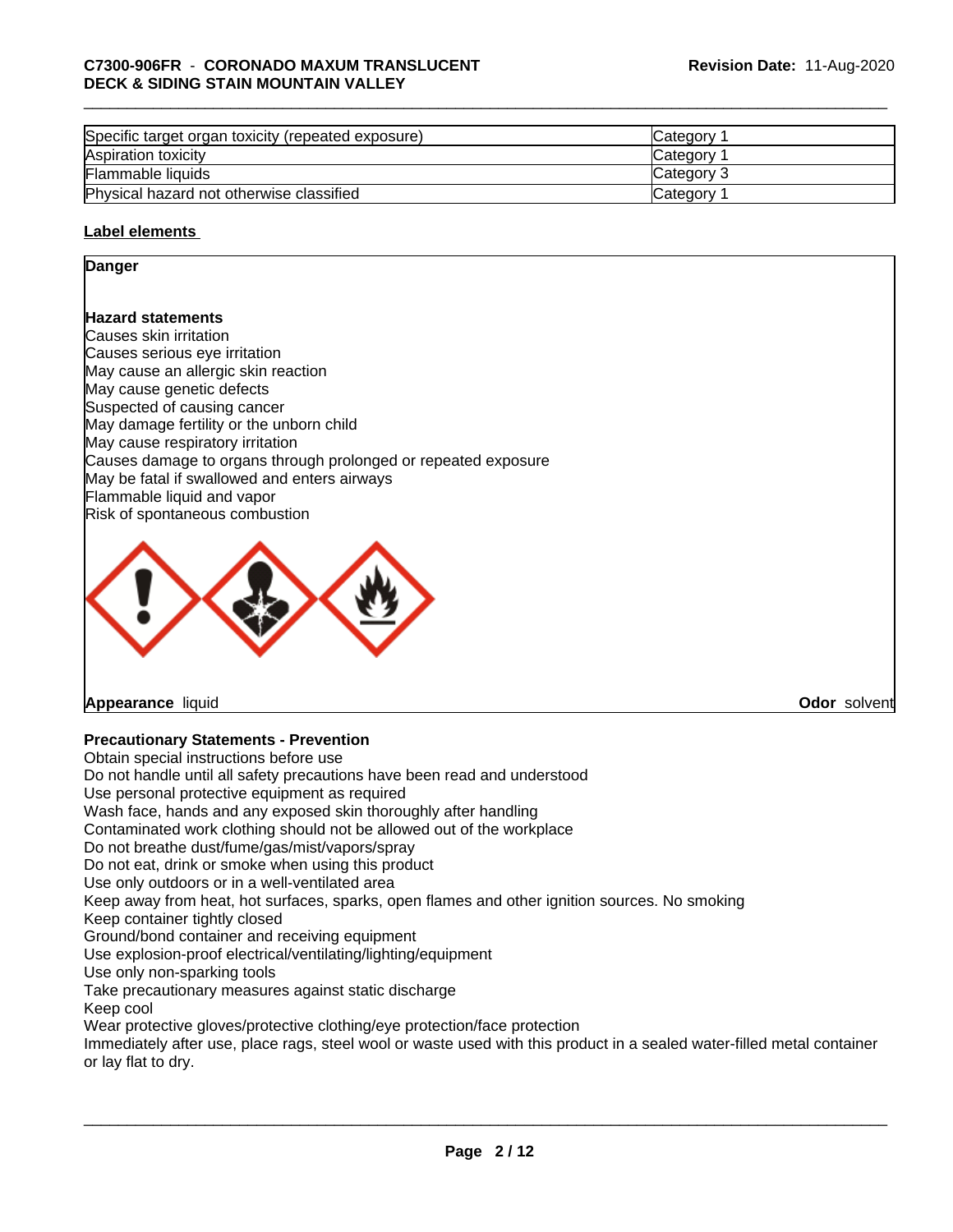#### **Precautionary Statements - Response**

IF exposed or concerned: Get medical advice/attention

### **Eyes**

IF IN EYES: Rinse cautiously with water forseveral minutes. Remove contact lenses, if present and easy to do. Continue rinsing

If eye irritation persists: Get medical advice/attention

#### **Skin**

If skin irritation or rash occurs: Get medical advice/attention

IF ON SKIN (or hair): Remove/Take off immediately all contaminated clothing. Rinse skin with water/shower

Wash contaminated clothing before reuse

# **Inhalation**

IF INHALED: Remove victim to fresh air and keep at rest in a position comfortable for breathing

#### **Ingestion**

IF SWALLOWED: Immediately call a POISON CENTER or doctor/physician Do NOT induce vomiting **Fire**

In case of fire: Use CO2, dry chemical, or foam for extinction

#### **Precautionary Statements - Storage**

Store locked up Store in a well-ventilated place. Keep container tightly closed

#### **Precautionary Statements - Disposal**

Dispose of contents/container to an approved waste disposal plant

Materials such as rags used with this product may begin to burn by themselves. After use, put rags in water or lay flat to dry, then discard.

## **Other information**

No information available

# **3. COMPOSITION INFORMATION ON COMPONENTS**

| <b>Chemical name</b>                          | CAS No.        | Weight-%      | Hazardous Material<br>registry number<br>(HMIRA registry #) | Date HMIRA filed and<br>Information Review Act date exemption granted<br>(if applicable) |
|-----------------------------------------------|----------------|---------------|-------------------------------------------------------------|------------------------------------------------------------------------------------------|
| 4-Chlorobenzotrifluoride                      | 98-56-6        | $10 - 30%$    |                                                             |                                                                                          |
| Distillates, petroleum,<br>hydrotreated light | 64742-47-8     | $7 - 13%$     |                                                             |                                                                                          |
| Stoddard solvent                              | 8052-41-3      | $-5%$         |                                                             |                                                                                          |
| Silica amorphous                              | 7631-86-9      | $1 - 5%$      |                                                             |                                                                                          |
| Nepheline syenite                             | 37244-96-5     | $1 - 5%$      |                                                             |                                                                                          |
| Zinc borate hydrate                           | 138265-88-0    | $1 - 5%$      |                                                             |                                                                                          |
| Carbamic acid,                                | 10605-21-7     | $0.1 - 0.25%$ |                                                             |                                                                                          |
| 1H-benzimidazol-2-yl-, methyl<br>ester        |                |               |                                                             |                                                                                          |
| Ethyl benzene                                 | $100 - 41 - 4$ | $0.1 - 0.25%$ |                                                             |                                                                                          |
| Cobalt bis(2-ethylhexanoate)                  | 136-52-7       | $0.1 - 0.25%$ |                                                             |                                                                                          |
| Methyl ethyl ketoxime                         | 96-29-7        | $0.1 - 0.25%$ |                                                             |                                                                                          |

#### **Confidential Business Information note**

\*The exact percentage (concentration) of composition has been withheld as a trade secret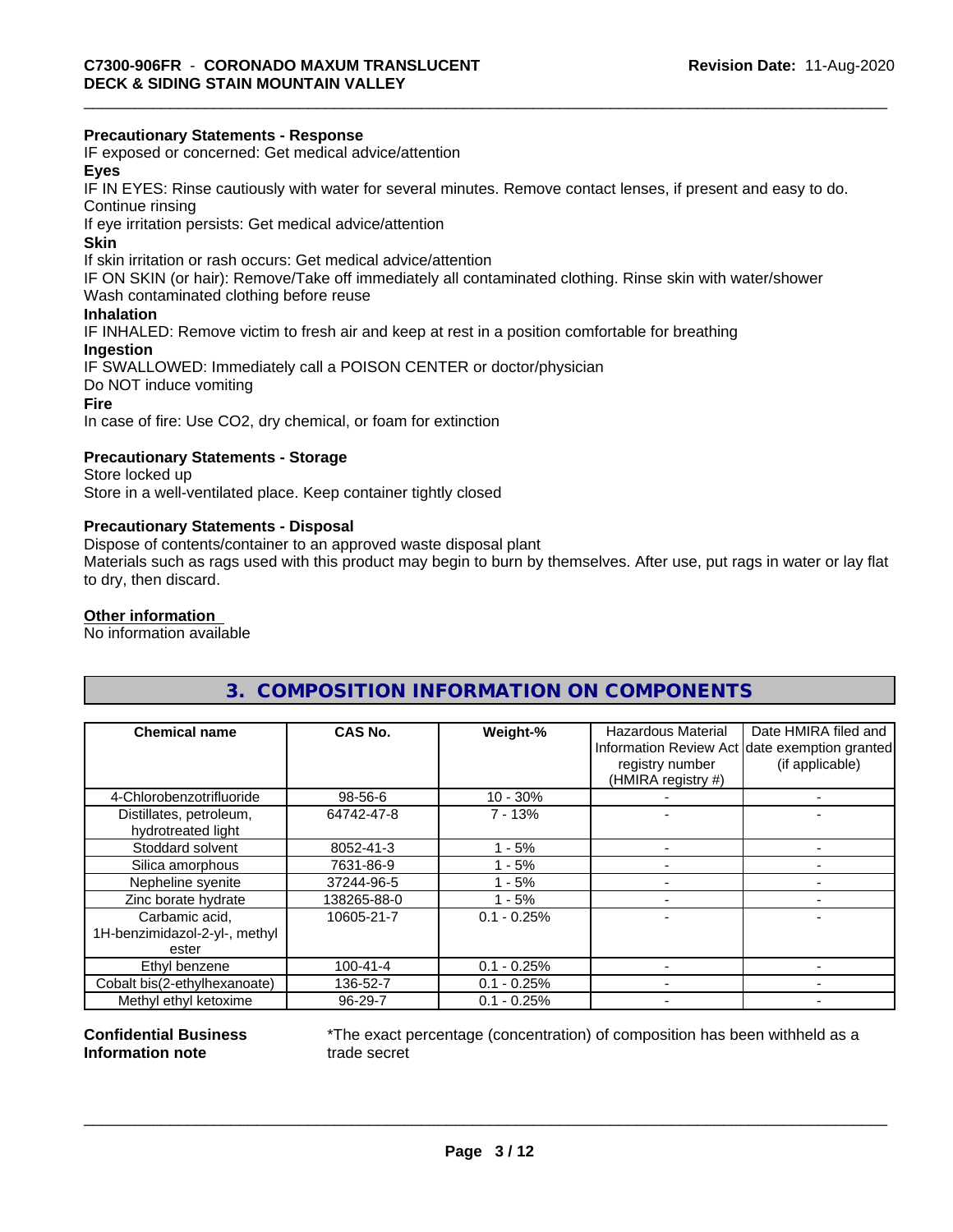**The Committee of the Committee of the Committee** 

| 4. FIRST AID MEASURES                                                                                                                                                                                                                  |
|----------------------------------------------------------------------------------------------------------------------------------------------------------------------------------------------------------------------------------------|
| If symptoms persist, call a physician. Show this safety data<br>sheet to the doctor in attendance.                                                                                                                                     |
| Immediately flush with plenty of water. After initial flushing,<br>remove any contact lenses and continue flushing for at<br>least 15 minutes. Keep eye wide open while rinsing. If<br>symptoms persist, call a physician.             |
| Wash off immediately with soap and plenty of water while<br>removing all contaminated clothes and shoes. If skin<br>irritation persists, call a physician. Wash clothing before<br>reuse. Destroy contaminated articles such as shoes. |
| Move to fresh air. If symptoms persist, call a physician.<br>If not breathing, give artificial respiration. Call a physician<br>immediately.                                                                                           |
| Clean mouth with water and afterwards drink plenty of<br>water. Do not induce vomiting without medical advice.<br>Never give anything by mouth to an unconscious person.<br>Consult a physician.                                       |
| Use personal protective equipment.                                                                                                                                                                                                     |
| May cause allergic skin reaction.                                                                                                                                                                                                      |
| Treat symptomatically.                                                                                                                                                                                                                 |
|                                                                                                                                                                                                                                        |

**5. FIRE-FIGHTING MEASURES**

| <b>Suitable Extinguishing Media</b>                             | Foam, dry powder or water. Use extinguishing measures<br>that are appropriate to local circumstances and the<br>surrounding environment.                                                                                                               |
|-----------------------------------------------------------------|--------------------------------------------------------------------------------------------------------------------------------------------------------------------------------------------------------------------------------------------------------|
| Protective equipment and precautions for firefighters           | As in any fire, wear self-contained breathing apparatus<br>pressure-demand, MSHA/NIOSH (approved or equivalent)<br>and full protective gear.                                                                                                           |
| <b>Specific Hazards Arising From The Chemical</b>               | Combustible material. Closed containers may rupture if<br>exposed to fire or extreme heat. Keep product and empty<br>container away from heat and sources of ignition. Thermal<br>decomposition can lead to release of irritating gases and<br>vapors. |
| Sensitivity to mechanical impact                                | No.                                                                                                                                                                                                                                                    |
| Sensitivity to static discharge                                 | Yes                                                                                                                                                                                                                                                    |
| <b>Flash Point Data</b><br>Flash point (°F)<br>Flash Point (°C) | 107<br>42                                                                                                                                                                                                                                              |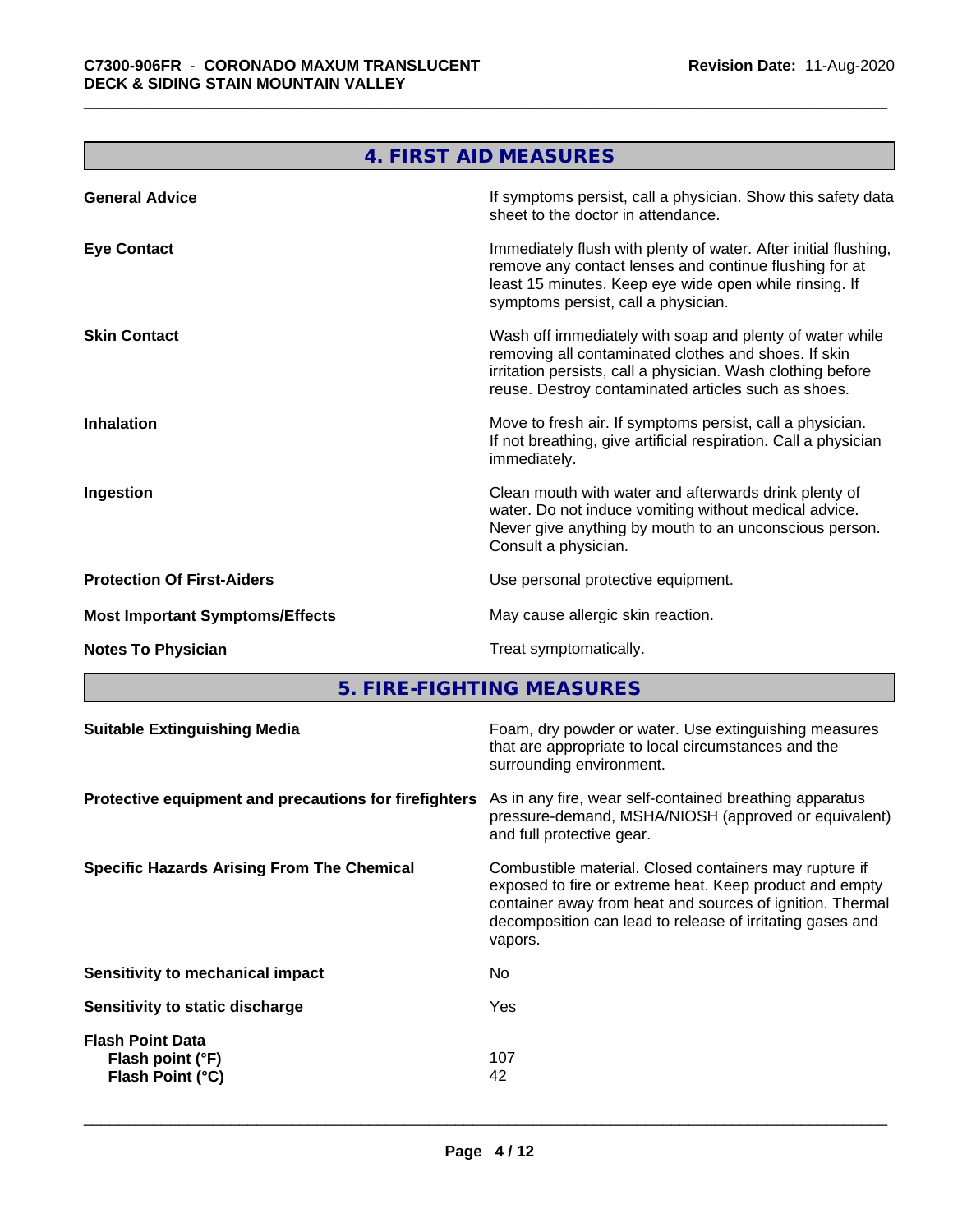| <b>Method</b>      |                                                               |                        | <b>PMCC</b>                    |                                |
|--------------------|---------------------------------------------------------------|------------------------|--------------------------------|--------------------------------|
|                    | <b>Flammability Limits In Air</b>                             |                        |                                |                                |
|                    | Lower flammability limit:<br><b>Upper flammability limit:</b> |                        | Not available<br>Not available |                                |
| <b>NFPA</b>        | Health: 2                                                     | <b>Flammability: 2</b> | <b>Instability: 0</b>          | <b>Special: Not Applicable</b> |
| <b>NFPA Legend</b> |                                                               |                        |                                |                                |

- 0 Not Hazardous
- 1 Slightly
- 2 Moderate
- 3 High
- 4 Severe

*The ratings assigned are only suggested ratings, the contractor/employer has ultimate responsibilities for NFPA ratings where this system is used.*

*Additional information regarding the NFPA rating system is available from the National Fire Protection Agency (NFPA) at www.nfpa.org.*

**6. ACCIDENTAL RELEASE MEASURES**

| Use personal protective equipment. Remove all sources of<br>ignition.                                                                                                                                                                                                                                            |
|------------------------------------------------------------------------------------------------------------------------------------------------------------------------------------------------------------------------------------------------------------------------------------------------------------------|
| Prevent further leakage or spillage if safe to do so. Do not<br>allow material to contaminate ground water system.<br>Prevent product from entering drains. Do not flush into<br>surface water or sanitary sewer system. Local authorities<br>should be advised if significant spillages cannot be<br>contained. |
| See Section 12 for additional Ecological Information.                                                                                                                                                                                                                                                            |
| Dam up. Soak up with inert absorbent material. Pick up<br>and transfer to properly labeled containers. Clean<br>contaminated surface thoroughly.                                                                                                                                                                 |
|                                                                                                                                                                                                                                                                                                                  |

**7. HANDLING AND STORAGE**

| <b>Handling</b> | Use only in area provided with appropriate exhaust<br>ventilation. Do not breathe vapors or spray mist. Wear<br>personal protective equipment. Take precautionary<br>measures against static discharges. To avoid ignition of<br>vapors by static electricity discharge, all metal parts of the<br>equipment must be grounded. Keep away from open<br>flames, hot surfaces and sources of ignition. |
|-----------------|-----------------------------------------------------------------------------------------------------------------------------------------------------------------------------------------------------------------------------------------------------------------------------------------------------------------------------------------------------------------------------------------------------|
| <b>Storage</b>  | Keep containers tightly closed in a dry, cool and<br>well-ventilated place. Keep away from heat. Keep away<br>from open flames, hot surfaces and sources of ignition.<br>Keep in properly labeled containers. Keep out of the reach<br>of children.                                                                                                                                                 |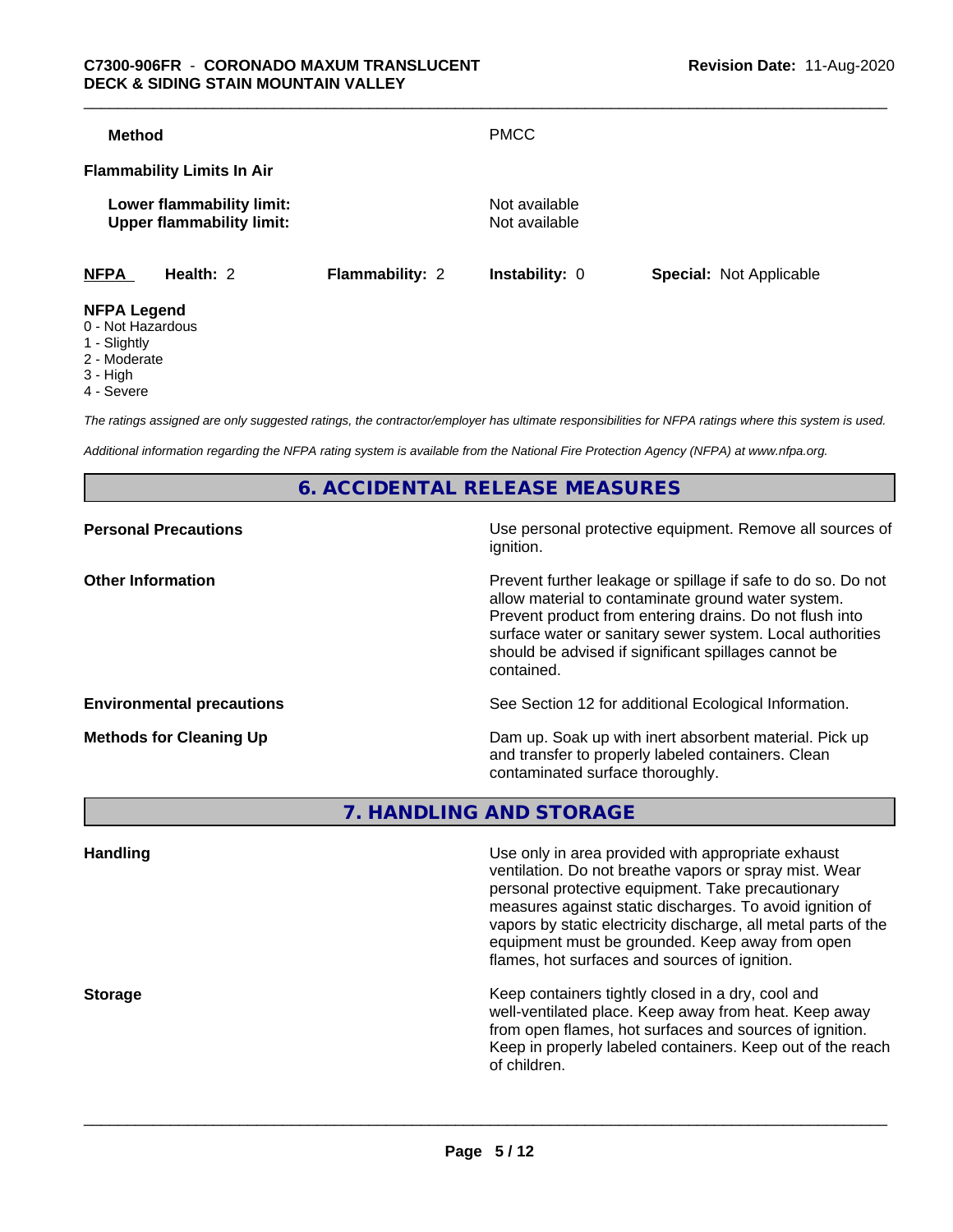**DANGER** - Rags, steel wool or waste soaked with this product may spontaneously catch fire if improperly discarded. Immediately after use, place rags, steel wool or waste in a sealed water-filled metal container.

**Incompatible Materials Incompatible with strong acids and bases and strong** oxidizing agents.

## **8. EXPOSURE CONTROLS/PERSONAL PROTECTION**

#### **Exposure Limits**

| <b>Chemical name</b>     | <b>ACGIH TLV</b>    | <b>Alberta</b>                 | <b>British Columbia</b>      | <b>Ontario</b>                | Quebec                          |
|--------------------------|---------------------|--------------------------------|------------------------------|-------------------------------|---------------------------------|
| 4-Chlorobenzotrifluoride | TWA: 2.5 mg/m $3$ F | $2.5$ mg/m <sup>3</sup> - TWA  | $2.5 \text{ mg/m}^3$ - TWA   | $2.5 \text{ mg/m}^3$ - TWA    | $2.5 \text{ mg/m}^3$ - TWAEV    |
| Distillates, petroleum,  | N/E                 | N/E                            | $200 \text{ mg/m}^3$ - TWA   | N/E                           | N/E                             |
| hydrotreated light       |                     |                                | Skin absorption can          |                               |                                 |
|                          |                     |                                | contribute to overall        |                               |                                 |
|                          |                     |                                | exposure.                    |                               |                                 |
| Stoddard solvent         | TWA: 100 ppm        | 100 ppm - TWA                  | 290 mg/m $3$ - TWA           | $525$ mg/m <sup>3</sup> - TWA | 100 ppm - TWAEV                 |
|                          |                     | $572$ mg/m <sup>3</sup> - TWA  | 580 mg/m <sup>3</sup> - STEL |                               | $525$ mg/m <sup>3</sup> - TWAEV |
| Nepheline syenite        | N/E                 | N/E                            | N/E                          | 10 mg/m $3$ - TWA             | N/E                             |
| Ethyl benzene            | TWA: 20 ppm         | 100 ppm - TWA                  | 20 ppm - TWA                 | 20 ppm - TWA                  | 100 ppm - TWAEV                 |
|                          |                     | 434 mg/m $3$ - TWA             |                              |                               | 434 mg/m <sup>3</sup> - TWAEV   |
|                          |                     | 125 ppm - STEL                 |                              |                               | 125 ppm - STEV                  |
|                          |                     | $543$ mg/m <sup>3</sup> - STEL |                              |                               | $543$ mg/m <sup>3</sup> - STEV  |

#### **Legend**

ACGIH - American Conference of Governmental Industrial Hygienists Alberta - Alberta Occupational Exposure Limits British Columbia - British Columbia Occupational Exposure Limits Ontario - Ontario Occupational Exposure Limits Quebec - Quebec Occupational Exposure Limits N/E - Not established

# **Personal Protective Equipment**

**Engineering Measures Ensure** Ensure adequate ventilation, especially in confined areas.

**Eye/Face Protection** Safety glasses with side-shields. If splashes are likely to occur, wear: Tightly fitting safety goggles **Skin Protection Skin Protection Skin Protective gloves.** Long sleeved clothing. Protective gloves. **Respiratory Protection Number 1** (Use only with adequate ventilation. In operations where exposure limits are exceeded, use a NIOSH approved respirator that has been selected by a technically qualified person for the specific work conditions. When spraying the product or applying in confined areas, wear a NIOSH approved respirator specified for paint spray or organic vapors.

**Hygiene Measures Avoid contact with skin, eyes and clothing. Remove and Avoid contact with skin, eyes and clothing. Remove and** wash contaminated clothing before re-use. Wash thoroughly after handling. When using do not eat, drink or smoke.

# **9. PHYSICAL AND CHEMICAL PROPERTIES**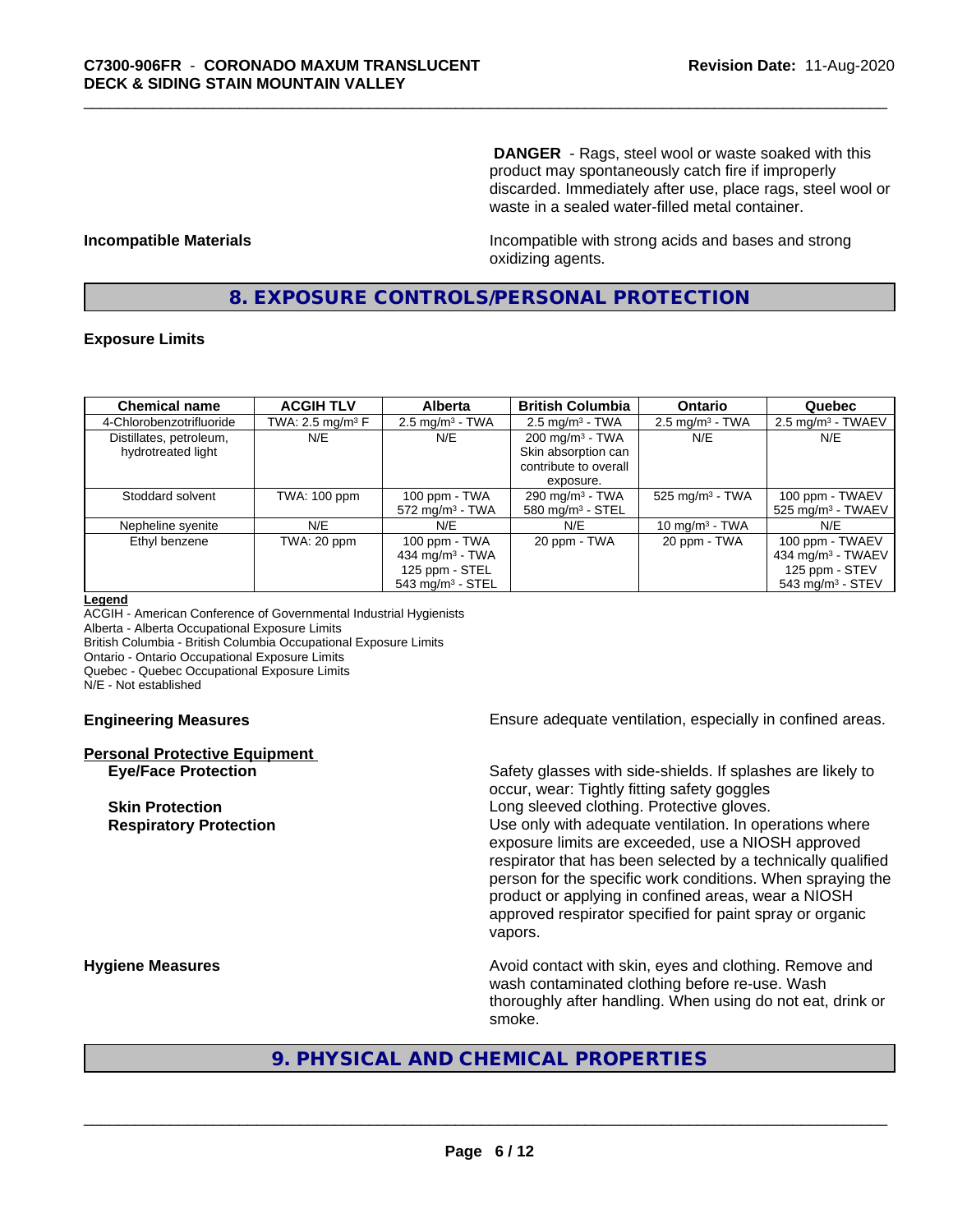**Appearance** liquid and **a liquid liquid liquid** by the liquid liquid liquid solvent **Odor** solvent **Odor Threshold** No information available **Density (lbs/gal)** 9.15 - 9.25 **Specific Gravity** 1.10 - 1.12<br> **pH** No informa **Viscosity (cps)** No information available **Solubility(ies)** No information available **Water solubility** No information available **Evaporation Rate No information available No information available Vapor pressure** No information available **Vapor density No information available No** information available **Wt. % Solids** 55 - 65<br> **Vol. % Solids** 50 - 60 **Vol. % Solids** 50 - 60 **Wt. % Volatiles Vol. % Volatiles** 40 - 50 **VOC Regulatory Limit (g/L)** <250 **Boiling Point (°F)** 279 **Boiling Point (°C)** 137<br> **Preezing point (°F)** No interval 137 **Freezing Point (°C)** and **COV** No information available **Flash point (°F)** 107 **Flash Point (°C)** 42 **Method** PMCC **Flammability (solid, gas)**<br> **Commability limit:**<br>
Upper flammability limit:<br>
Not applicable **Upper flammability limit:**<br> **Lower flammability limit:**<br>
Not applicable<br>
Not applicable **Lower flammability limit:**<br> **Autoianition Temperature (°F)** Not applicable Not applicable not a Not applicable **Autoignition Temperature (°F) Autoignition Temperature (°C)** No information available **Decomposition Temperature (°F)** No information available **Decomposition Temperature (°C)** No information available **Partition coefficient** No information available

**No information available No information available** 

# **10. STABILITY AND REACTIVITY**

| <b>Reactivity</b>                       | Not Applicable                                                                           |
|-----------------------------------------|------------------------------------------------------------------------------------------|
| <b>Chemical Stability</b>               | Stable under normal conditions. Hazardous polymerisation<br>does not occur.              |
| <b>Conditions to avoid</b>              | Keep away from open flames, hot surfaces, static<br>electricity and sources of ignition. |
| <b>Incompatible Materials</b>           | Incompatible with strong acids and bases and strong<br>oxidizing agents.                 |
| <b>Hazardous Decomposition Products</b> | Thermal decomposition can lead to release of irritating<br>gases and vapors.             |
| Possibility of hazardous reactions      | None under normal conditions of use.                                                     |

# **11. TOXICOLOGICAL INFORMATION**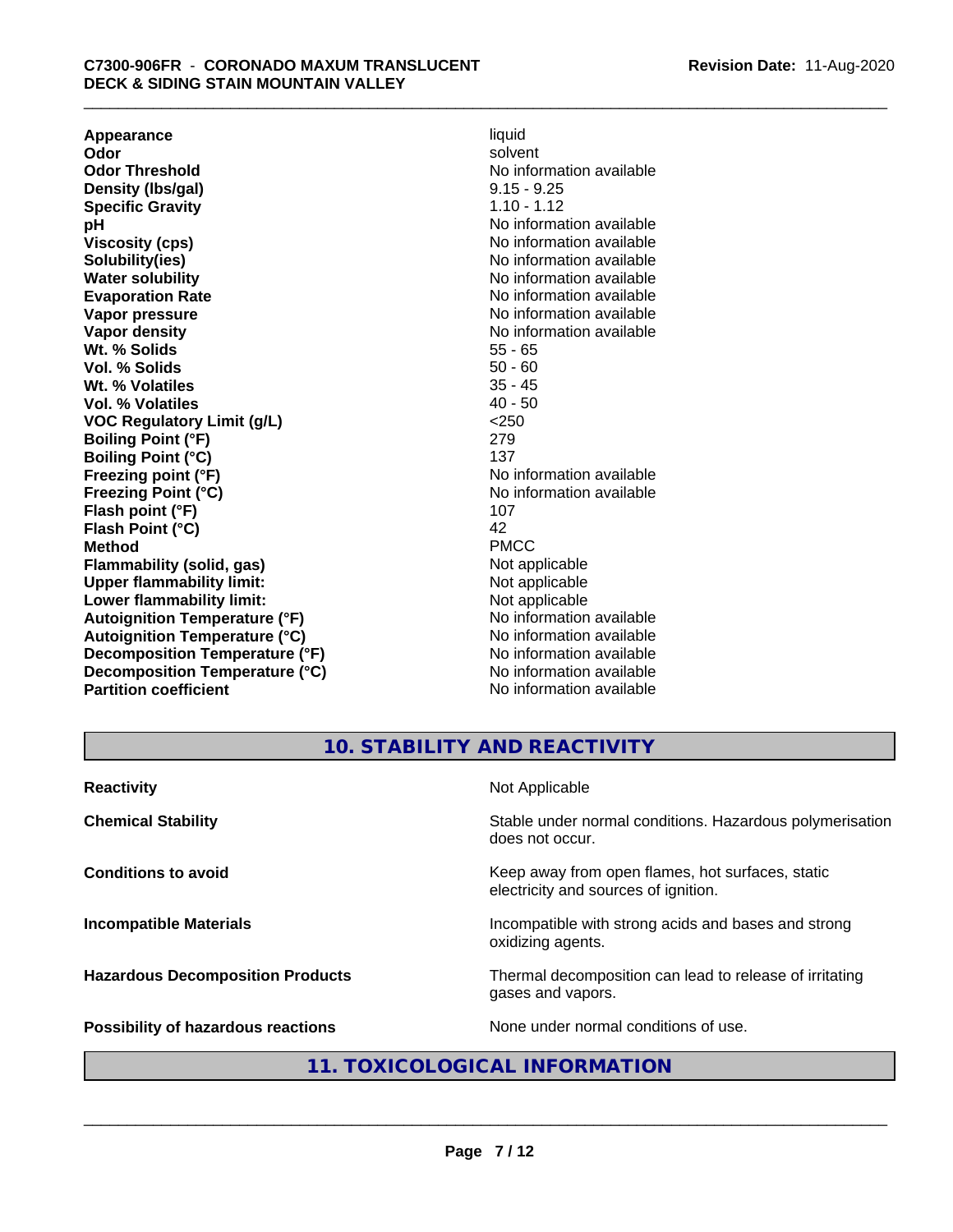| <b>Product Information</b><br>Information on likely routes of exposure       |                                                                                                                                                                                                                  |
|------------------------------------------------------------------------------|------------------------------------------------------------------------------------------------------------------------------------------------------------------------------------------------------------------|
| <b>Principal Routes of Exposure</b>                                          | Eye contact, skin contact and inhalation.                                                                                                                                                                        |
| <b>Acute Toxicity</b>                                                        |                                                                                                                                                                                                                  |
| <b>Product Information</b>                                                   | Repeated or prolonged exposure to organic solvents may<br>lead to permanent brain and nervous system damage.<br>Intentional misuse by deliberately concentrating and<br>inhaling vapors may be harmful or fatal. |
| Symptoms related to the physical, chemical and toxicological characteristics |                                                                                                                                                                                                                  |
| <b>Symptoms</b>                                                              | No information available                                                                                                                                                                                         |
|                                                                              | Delayed and immediate effects as well as chronic effects from short and long-term exposure                                                                                                                       |
| Eye contact                                                                  | Contact with eyes may cause irritation.                                                                                                                                                                          |
| <b>Skin contact</b>                                                          | May cause skin irritation and/or dermatitis. Prolonged skin                                                                                                                                                      |
| <b>Inhalation</b>                                                            | contact may defat the skin and produce dermatitis.<br>High vapor / aerosol concentrations are irritating to the<br>eyes, nose, throat and lungs and may cause headaches,                                         |
|                                                                              | dizziness, drowsiness, unconsciousness, and other central                                                                                                                                                        |
|                                                                              | nervous system effects.                                                                                                                                                                                          |
| Ingestion                                                                    | Ingestion may cause irritation to mucous membranes.<br>Small amounts of this product aspirated into the                                                                                                          |
|                                                                              | respiratory system during ingestion or vomiting may cause                                                                                                                                                        |
|                                                                              | mild to severe pulmonary injury, possibly progressing to                                                                                                                                                         |
|                                                                              | death.                                                                                                                                                                                                           |
| <b>Sensitization</b>                                                         | May cause an allergic skin reaction.                                                                                                                                                                             |
| <b>Neurological Effects</b>                                                  | No information available.                                                                                                                                                                                        |
| <b>Mutagenic Effects</b>                                                     | Suspected of causing genetic defects.                                                                                                                                                                            |
| <b>Reproductive Effects</b>                                                  | May damage fertility or the unborn child.                                                                                                                                                                        |
| <b>Developmental Effects</b>                                                 | No information available.                                                                                                                                                                                        |
| <b>Target organ effects</b>                                                  | No information available.                                                                                                                                                                                        |
| <b>STOT - single exposure</b>                                                | No information available.                                                                                                                                                                                        |
| <b>STOT - repeated exposure</b>                                              | No information available.                                                                                                                                                                                        |
| Other adverse effects                                                        | No information available.                                                                                                                                                                                        |
| <b>Aspiration Hazard</b>                                                     | May be harmful if swallowed and enters airways. Small                                                                                                                                                            |
|                                                                              | amounts of this product aspirated into the respiratory                                                                                                                                                           |
|                                                                              | system during ingestion or vomiting may cause mild to                                                                                                                                                            |
|                                                                              | severe pulmonary injury, possibly progressing to death.                                                                                                                                                          |

#### **Numerical measures of toxicity**

**The following values are calculated based on chapter 3.1 of the GHS document**

| ATEmix (oral)          | 21958 mg/kg |
|------------------------|-------------|
| <b>ATEmix (dermal)</b> | 5195 mg/kg  |

#### **Component Information**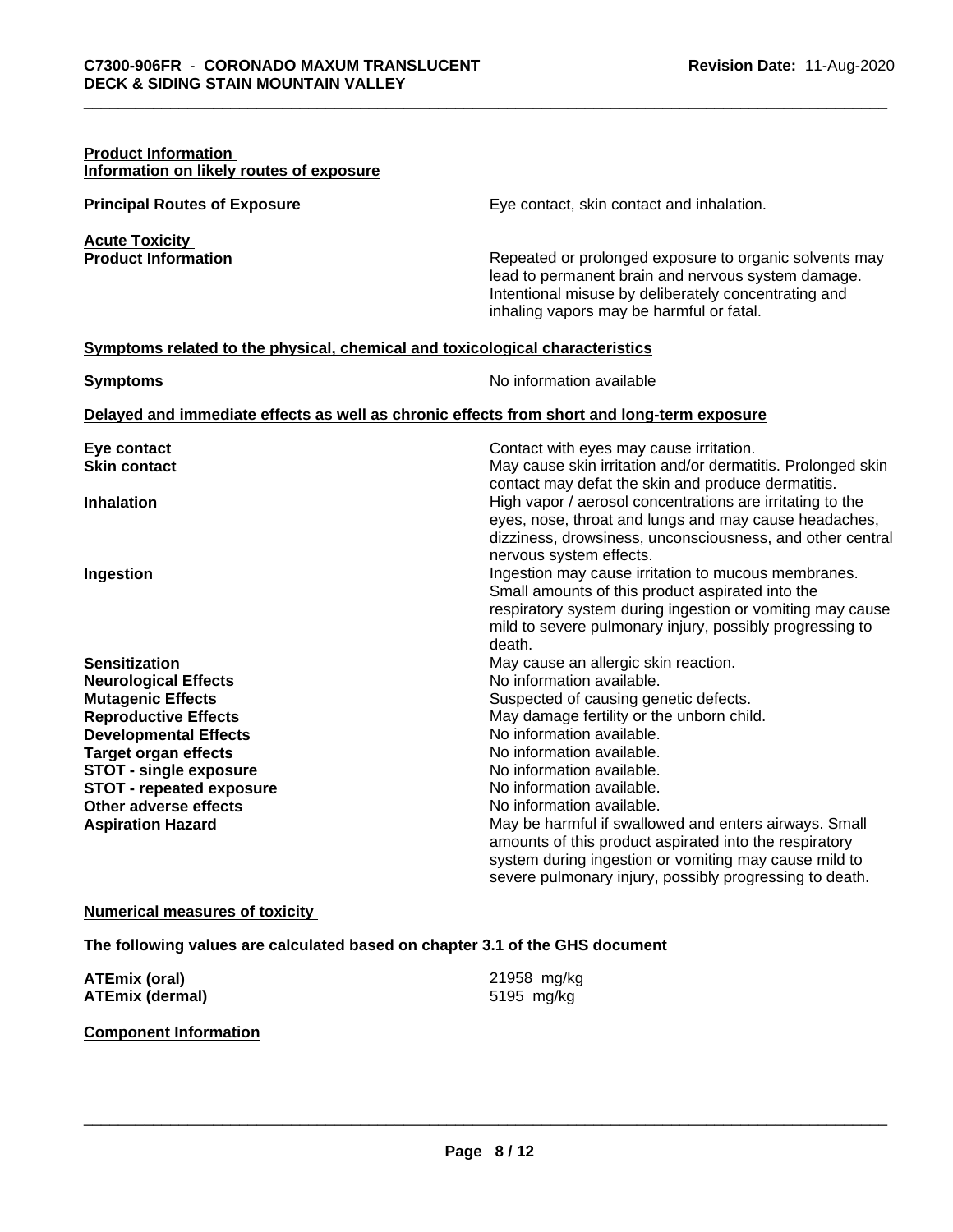#### \_\_\_\_\_\_\_\_\_\_\_\_\_\_\_\_\_\_\_\_\_\_\_\_\_\_\_\_\_\_\_\_\_\_\_\_\_\_\_\_\_\_\_\_\_\_\_\_\_\_\_\_\_\_\_\_\_\_\_\_\_\_\_\_\_\_\_\_\_\_\_\_\_\_\_\_\_\_\_\_\_\_\_\_\_\_\_\_\_\_\_\_\_ **C7300-906FR** - **CORONADO MAXUM TRANSLUCENT DECK & SIDING STAIN MOUNTAIN VALLEY**

| Chemical name                                                       | Oral LD50                                    | Dermal LD50                                                    | <b>Inhalation LC50</b>     |
|---------------------------------------------------------------------|----------------------------------------------|----------------------------------------------------------------|----------------------------|
| 4-Chlorobenzotrifluoride<br>$98 - 56 - 6$                           | $= 13$ g/kg (Rat)                            | > 2 mL/kg (Rabbit)                                             | $= 33$ mg/L (Rat) 4 h      |
| Distillates, petroleum, hydrotreated<br>light<br>64742-47-8         | $>$ 5000 mg/kg (Rat)                         | $>$ 2000 mg/kg (Rabbit)                                        | $> 5.2$ mg/L (Rat) 4 h     |
| Silica amorphous<br>7631-86-9                                       | $= 7900$ mg/kg (Rat)                         | $>$ 2000 mg/kg (Rabbit)                                        | $> 2.2$ mg/L (Rat) 1 h     |
| Carbamic acid.<br>1H-benzimidazol-2-yl-, methyl ester<br>10605-21-7 | $> 5050$ mg/kg (Rat)<br>$= 6400$ mg/kg (Rat) | > 10000 mg/kg (Rabbit) = 2 g/kg<br>$Rat$ = 8500 mg/kg (Rabbit) |                            |
| Ethyl benzene<br>$100 - 41 - 4$                                     | $= 3500$ mg/kg (Rat)                         | $= 15400$ mg/kg (Rabbit)                                       | $= 17.4$ mg/L (Rat) 4 h    |
| Cobalt bis(2-ethylhexanoate)<br>136-52-7                            |                                              | $>$ 5000 mg/kg (Rabbit)                                        | (Rat) 1 h<br>$> 10$ mg/L ( |
| Methyl ethyl ketoxime<br>96-29-7                                    | $= 930$ mg/kg (Rat)                          | 1000 - 1800 mg/kg (Rabbit)                                     | $> 4.83$ mg/L (Rat) 4 h    |

#### **Chronic Toxicity**

#### **Carcinogenicity**

*The information below indicateswhether each agency has listed any ingredient as a carcinogen:.*

| <b>Chemical name</b>         | <b>IARC</b>                    | <b>NTP</b>                   |
|------------------------------|--------------------------------|------------------------------|
|                              | 2B - Possible Human Carcinogen |                              |
| Ethyl benzene                |                                |                              |
|                              | 2B - Possible Human Carcinogen | Reasonably Anticipated Human |
| Cobalt bis(2-ethylhexanoate) |                                | Carcinoɑen                   |

• Cobalt and cobalt compounds are listed as possible human carcinogens by IARC (2B). However, there is inadequate evidence of the carcinogenicity of cobalt and cobalt compounds in humans.

#### **Legend**

IARC - International Agency for Research on Cancer NTP - National Toxicity Program

OSHA - Occupational Safety & Health Administration

**12. ECOLOGICAL INFORMATION**

### **Ecotoxicity Effects**

The environmental impact of this product has not been fully investigated.

#### **Product Information**

# **Acute Toxicity to Fish**

No information available

#### **Acute Toxicity to Aquatic Invertebrates**

No information available

#### **Acute Toxicity to Aquatic Plants**

No information available

## **Persistence / Degradability**

No information available.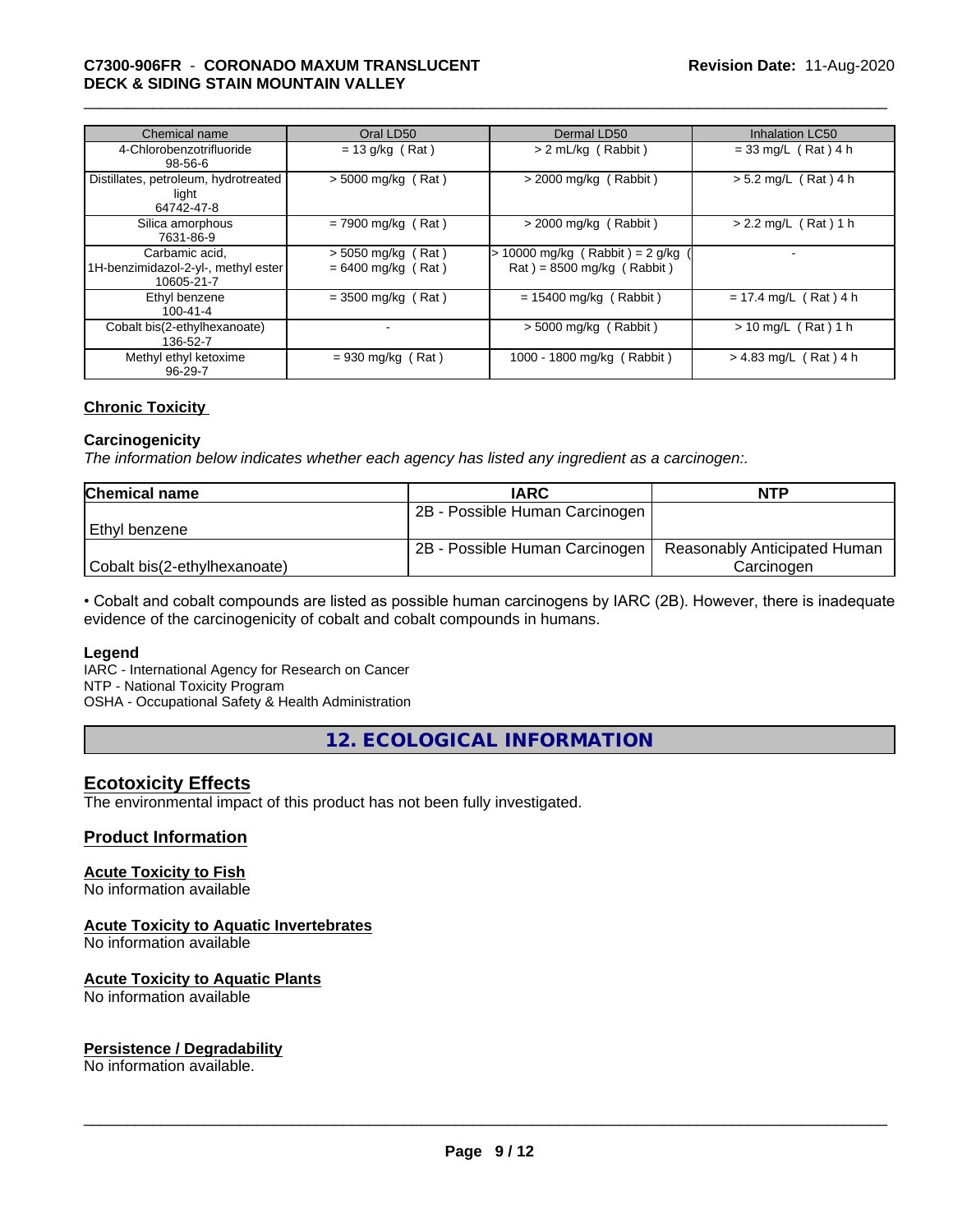#### **Bioaccumulation**

There is no data for this product.

**Mobility in Environmental Media**

No information available.

#### **Ozone**

No information available

### **Component Information**

#### **Acute Toxicity to Fish**

Carbamic acid, 1H-benzimidazol-2-yl-, methyl ester LC50: 1.5 mg/L (Rainbow Trout - 96 hr.) Ethyl benzene LC50: 12.1 mg/L (Fathead Minnow - 96 hr.) Methyl ethyl ketoxime LC50: 48 mg/L (Bluegill sunfish - 96 hr.)

#### **Acute Toxicity to Aquatic Invertebrates**

Carbamic acid, 1H-benzimidazol-2-yl-, methyl ester LC50: 0.22 mg/L (water flea - 48 hr.) Ethyl benzene EC50: 1.8 mg/L (Daphnia magna - 48 hr.) Methyl ethyl ketoxime EC50: 750 mg/L (Daphnia magna - 48 hr.)

### **Acute Toxicity to Aquatic Plants**

Ethyl benzene EC50: 4.6 mg/L (Green algae (Scenedesmus subspicatus), 72 hrs.)

|                                | 13. DISPOSAL CONSIDERATIONS                                                                                                                                                                                                           |
|--------------------------------|---------------------------------------------------------------------------------------------------------------------------------------------------------------------------------------------------------------------------------------|
| <b>Waste Disposal Method</b>   | Dispose of in accordance with federal, state, provincial, and local regulations.<br>Local requirements may vary, consult your sanitation department or<br>state-designated environmental protection agency for more disposal options. |
| <b>Empty Container Warning</b> | Emptied containers may retain product residue. Follow label warnings even after<br>container is emptied. Residual vapors may explode on ignition.                                                                                     |
|                                | 14. TRANSPORT INFORMATION                                                                                                                                                                                                             |

**TDG**<br>**Proper Shipping Name** PAINT **Proper Shipping Name**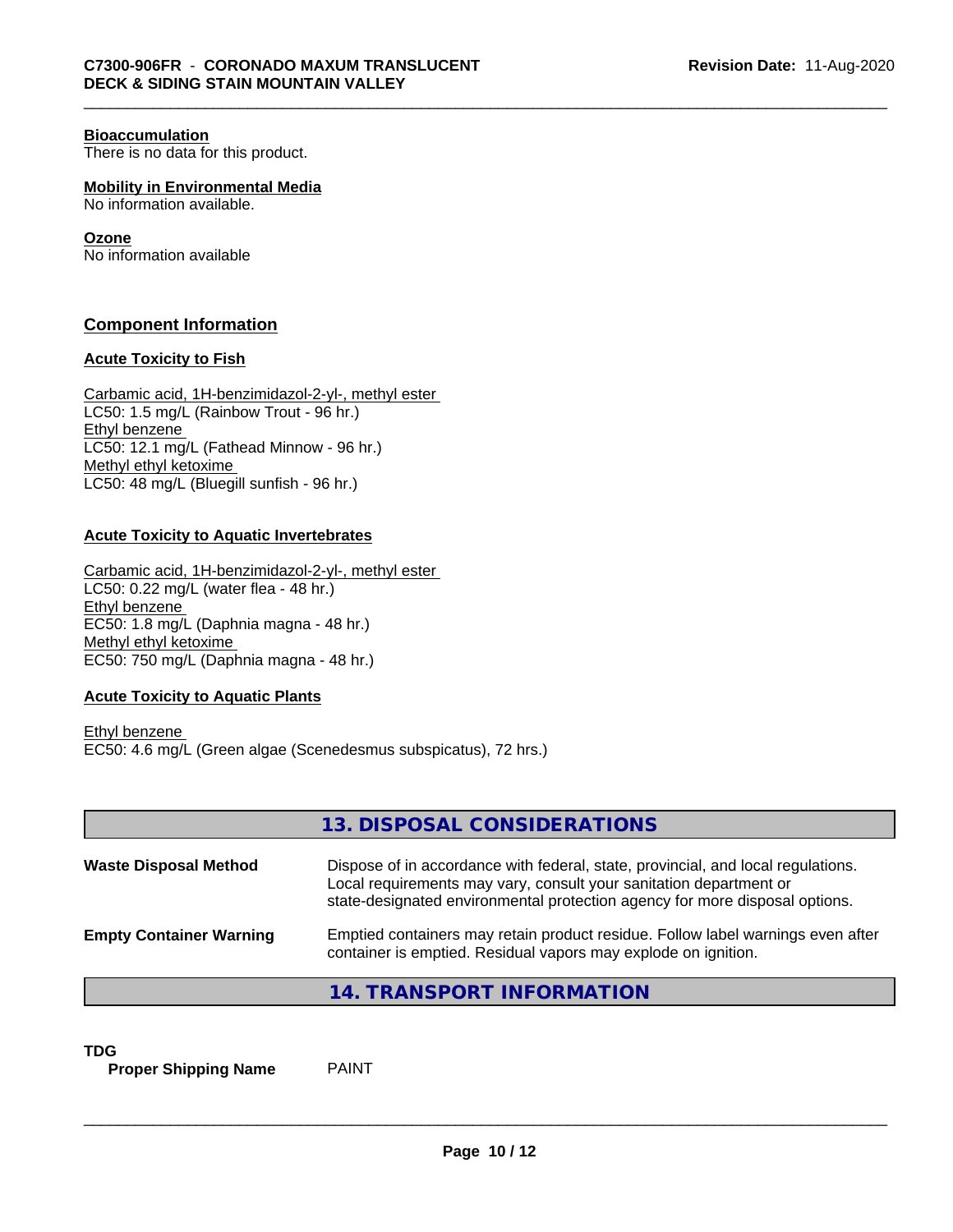| <b>Hazard class</b>  |                       |
|----------------------|-----------------------|
| UN-No.               | UN1263                |
| <b>Packing Group</b> | Ш                     |
| <b>Description</b>   | UN1263, PAINT, 3, III |

In Canada, Class 3 flammable liquids may be reclassified as non-regulated for domestic ground transportation if they meet the requirements of TDG General Exemption SOR/2008-34.

| Contact the preparer for further information.<br>ICAO / IATA |  |
|--------------------------------------------------------------|--|
|--------------------------------------------------------------|--|

| <b>IMDG / IMO</b> | Contact the preparer for further information. |
|-------------------|-----------------------------------------------|
|-------------------|-----------------------------------------------|

# **15. REGULATORY INFORMATION**

# **International Inventories**

| <b>TSCA: United States</b> | Yes - All components are listed or exempt. |
|----------------------------|--------------------------------------------|
| <b>DSL: Canada</b>         | Yes - All components are listed or exempt. |

# **National Pollutant Release Inventory (NPRI)**

#### **NPRI Parts 1- 4**

This product contains the following Parts 1-4 NPRI chemicals:

| <b>Chemical name</b> | CAS No.        | Weight-% | <b>NPRI Parts 1-4</b> |
|----------------------|----------------|----------|-----------------------|
| Ethyl benzene        | $100 - 41 - 4$ | $-0.25%$ | ∟isted                |

#### **NPRI Part 5**

This product contains the following NPRI Part 5 Chemicals:

| Chemical name                        | CAS No.    | Weight-% | <b>NPRI Part 5</b> |
|--------------------------------------|------------|----------|--------------------|
| Distillates, petroleum, hydrotreated | 64742-47-8 | 13%      | Listed             |
| light                                |            |          |                    |
| Stoddard solvent                     | 8052-41-3  | - 5%     | Listed             |

#### **WHMIS Regulatory Status**

This product has been classified in accordance with the hazard criteria of the Hazardous Products Regulations (HPR) and the SDS contains all the information required by the HPR.

| $HMIS -$                                                                                                                        | Health: $2^*$ | <b>Flammability: 2</b> | <b>Reactivity: 0</b> | PPE: - |  |
|---------------------------------------------------------------------------------------------------------------------------------|---------------|------------------------|----------------------|--------|--|
| <b>HMIS Legend</b><br>0 - Minimal Hazard<br>1 - Slight Hazard<br>2 - Moderate Hazard<br>3 - Serious Hazard<br>4 - Severe Hazard |               |                        |                      |        |  |
|                                                                                                                                 |               |                        |                      |        |  |